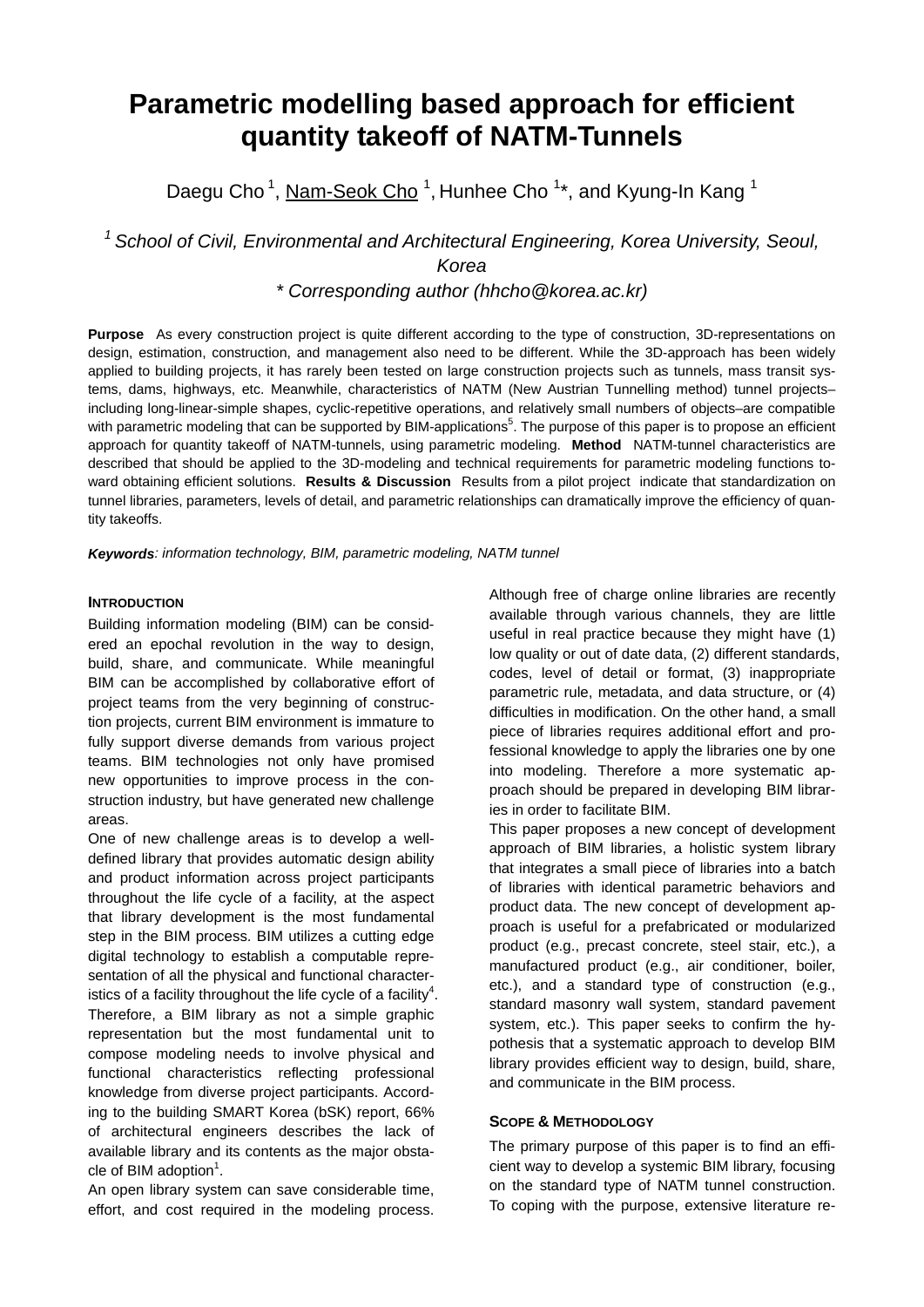views on recent technologies and trends of BIM library development, definition of BIM library, parametric modeling, NATM tunneling methods, and software applications have been implemented. Seven standard types of excavation works from a NATM tunnel project are developed as a holistic system library using Autodesk Revit and Digital Project. Lessons learned from the library modeling process and expected advantages of the proposed approach are summarized in the conclusions.

#### **LITERATURE REVIEWS**

#### **BIM Library and Interoperability**

Due to the increasing complexity of buildings and design processes, a systemized method of information exchange in the construction industry is increasingly important. At the aspect of microscopic level, a construction project is an assembly of a great number of objects. Meanwhile, BIM is usually called an intelligent object modeling providing automatic design ability and meaningful product information. In other words, a construction project is represented by objects and their relationships. The objects are represented as libraries in BIM. Therefore, libraries can be referred as the most basic element that represents the way to design, build, interoperate, share, and communicate in the BIM.

Based on the motivation, various public and private associations such as *The National BIM Library(NBL)*, *ARCAT*, *RevitCity*, *SMARTBIM*, *Autodesk Seek*, etc. provide free of charge online libraries and contents, the guidelines for development, and standard classifications. They provide various types of libraries using a specific domain of software application such as Revit, Bentley, ArchiCAD, Digital Project etc. Figure 1 illustrates an example of public libraries provided by NBL.



*Fig.1. Screenshot shows a very simple example of concept walls being developed into detailed walls using predefined libraries (NBL, 2012)*

However, these libraries are little available between different software applications in the real practice because respective applications have different (1) definitions of their basic objects, (2) capabilities representing geometry information, (3) parametric rules, and (4) property classification. The interoperability problems are frequently generated even in a single software application, according to different (1) design intend, (2) level of detail, (3) software skill, (4) standard compliance and so on. Considering BIM standards are not yet well defined and widely adopted, developing a standard library must be quite difficult.

#### **LIBRARY DEVELOPMENT**

Various BIM software applications provide a growing set of object-oriented parametric approaches with a predefined set of object families embedded object instances and parametric rules. These tools provide much more complex structures of object families and relations among them. In the library development process, a developer needs to decide (1) geometry representations (extrusion, blend, revolve, sweep, and swept blend), (2) relations (assigns, decomposes, associates, define, connects, etc.) among objects, (3) properties (material, performance, contextual properties) of objects, and (4) metadata and data structure for information management.

Parametric modeling equipped in most commercial BIM software applications is a useful tool to develop a library. Parametric modeling, as opposed to explicit modeling, has been early used to design and engineer products in diverse manufacturing industries. Parametric modeling involves the definitions of objects and relationships among objects. These definitions and relationships enable a developer to explore a range of design options using underlying parameters.

The parametric modeling capability proposes easy modeling process in generating intelligent objects without complex programming, in coordinating automatic changes, and in maintaining consistency. In parametric design, instead of designing an instance of a building element, an object is defined using parameters involving distance, angels, and rules like attached to, parallel to, and distance from. These relations allow each instance of an element class to vary according to its own parameter settings and contextual relations<sup>3</sup>. Well-defined parametric rules enhance design and engineering productivity, allowing low-level changes to update automatically.

However, frequently the predefined approaches make it difficult to define a new rule, because their pre-defined approaches are customized for building families that do not allow some special cases. In other words, the predefined approaches are complete only for the most standard types of a building construction such as column, beam, slab, window,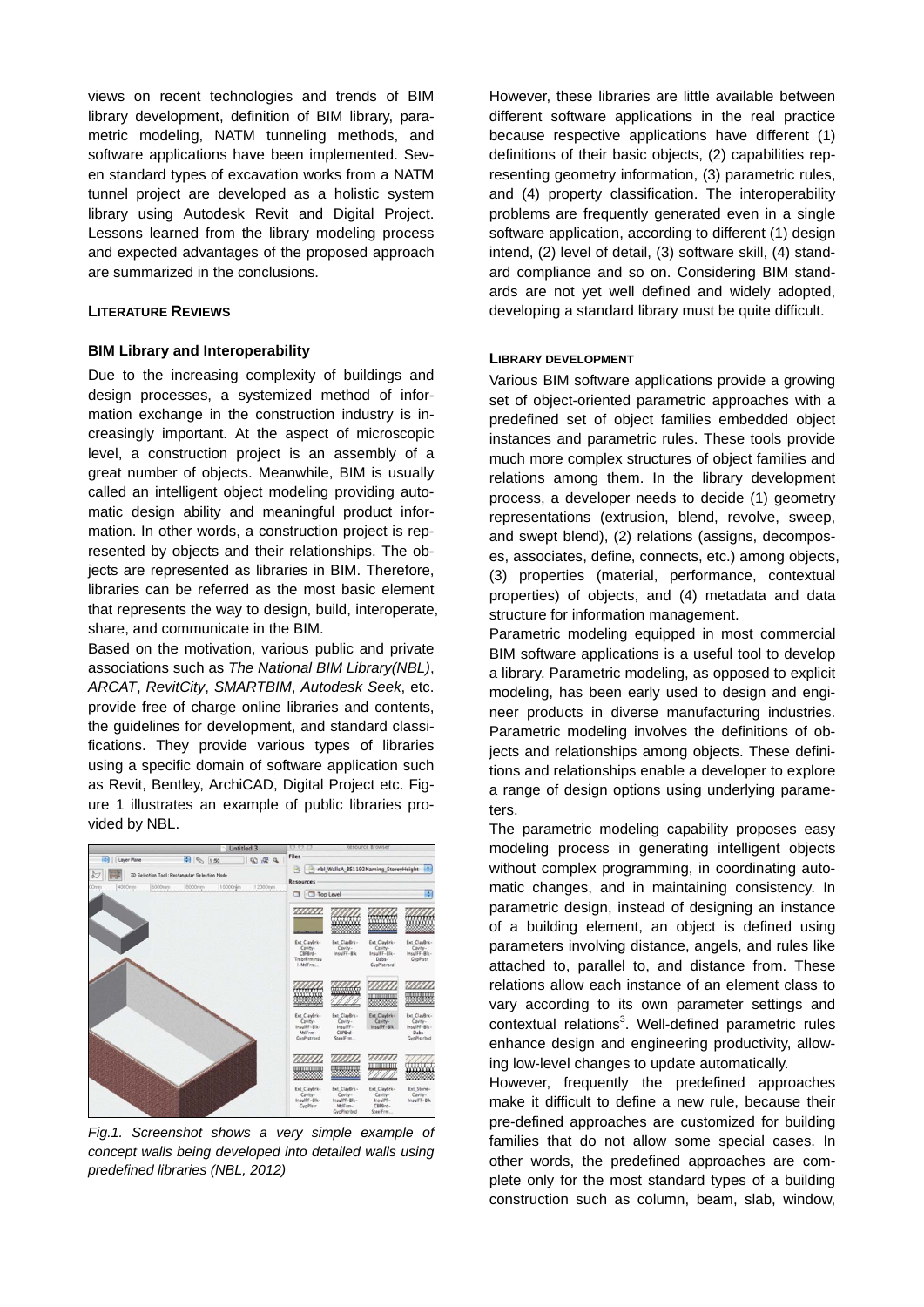door, etc. The parametric modeling based approach involves the following limitations;

- (1) Inflexible predefined rule sets
- (2) Limited objects and extensibility
- (3) Interoperability issues
- (4) Professional knowledge and skill
- (5) Considerable effort, time, and cost

#### **NATM Tunnel**

The New Austrian Tunneling Method (NATM), also commonly referred to as the Sequential Excavation Method (SEM) uses the inherent strength in the rock mass to support the roof during excavation. Because this self-supporting capability achieves economy, flexibility in uncovered ground conditions, and dynamic design variability, NATM is widely applied for underground structures. NATM tunnels are largely dependent upon round length, types of support, and ground conditions such as shear strength, deformation, and groundwater level.

Excavation methods and supporting patterns are predefined using "types" in the planning phase. As ground conditions deteriorate, the type number increases, the number of supporting processes (such as rock bolts, steel plates, and forepoling) increases, and the length of excavation per cycle decreases from 3.5 meter to 1.0 meter.

Seven types (e.g., Type-I, Type-II) are used as a standard tunnel in the Korean construction industry. The standard types provide a common platform for project participants to communicate in the field. Cross section of Standard Type -1 representing detailed dimensions and characteristics of tunnel shape is illustrated in Figure 2.



*Fig.2. Cross section of Standard Type-I representing detailed dimensions and shape* 

Unlike a building project having vertically repetitive structure and very large numbers of elements, tunnel projects are characterized by (1) relatively small numbers of elements, (2) horizontally long and linear shape and (3) availability to other Standard Types.

Representative elements for tunnel structure frame in BIM are excavation lining, rockbolt, shotcrete, concrete lining, waterproof membrane, drainage channel, wall tile, perforated drainpipe, utility conduit cover, and concrete pavement, illustrated in Figure 3.



*Fig.3. Libraries development for a tunnel structure* 

The different characteristics of the large scale of project might positively impact on the BIM approach. On the other hand, unlike a building project, these libraries are not embedded in a software package such as system families or component families that can be created and customized in an external library. For example, "concrete lining library" can be generated using a beam or wall library in the component families, which has quite different attributes. Although the individual library can be developed, it is rarely useful to represent the combined structure of a tunnel project.

Therefore, a holistic approach is required to represent overall structure of tunnel projects. Parametric modeling capability can be available to define individual object's behavior and relationships among objects. This paper proposes a holistic BIM library concept to overcome the limitations from a commercial software application and the limitations from parametric modeling.

## **Holistic System Library**

A BIM library might combine *geometry information* such as 2D, details, and 3D drawings with *property information* including dimensions, positions, standard codes, materials, etc. and *product information* including specifications, manufacturer, price and procurement, codes, and schedule. In this paper, a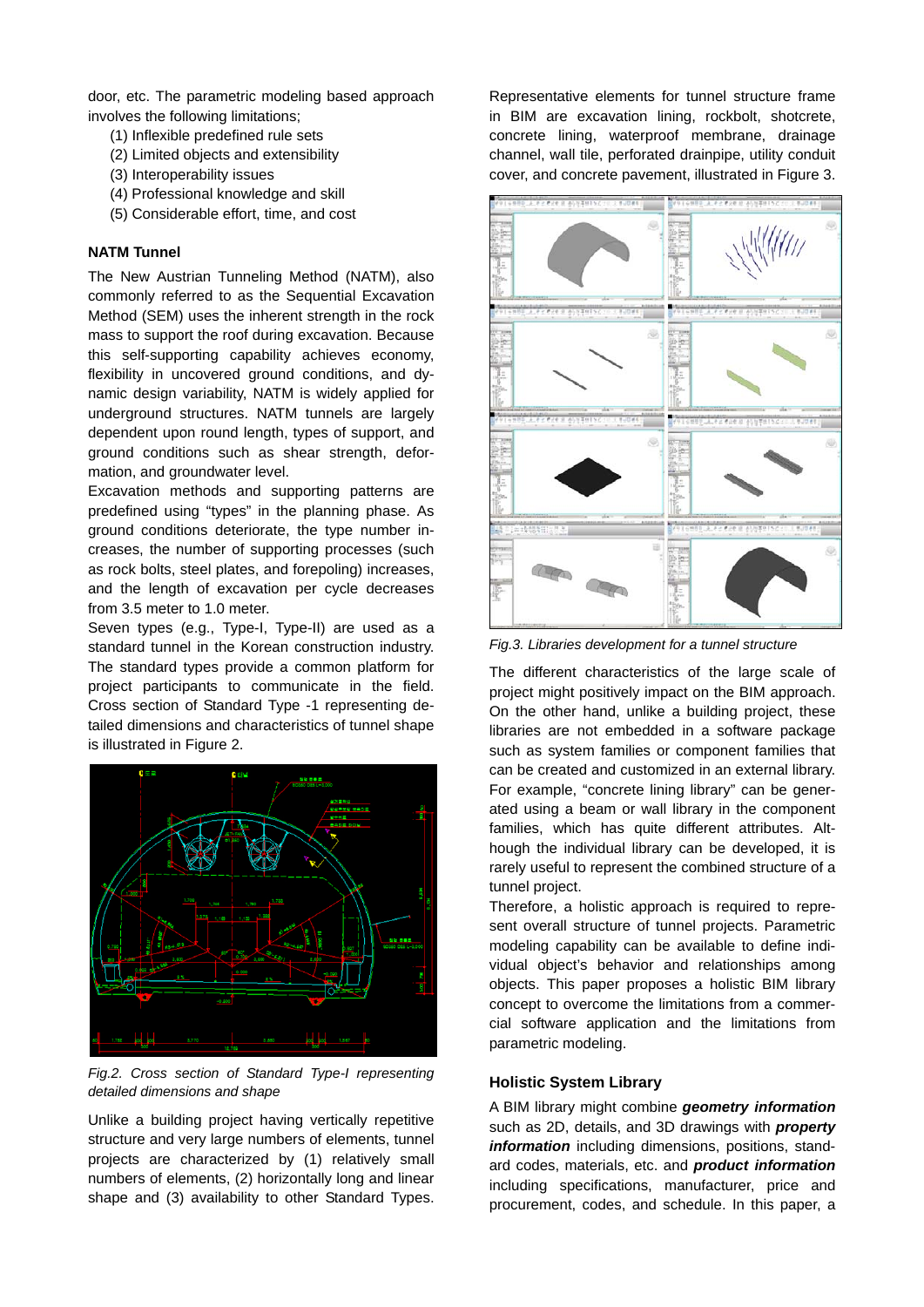*holistic system library* is defined as a systematic approach to integrate geometry, property, and product information into a single BIM library. The concept of a holistic system library is designed for the efficient approach to BIM throughout the project life cycle. Figure 4 illustrates an example of a holistic system library involving geometry, property, and production information.



*Fig.4. An example of a holistic BIM library and its contents<sup>2</sup>*

Development of a holistic system library enables project participants not only to access consistent and high-quality information, but also to improve productivity and efficiency in the design and communication process. For example, information from a holistic system library can be exported and used in various field applications such as quality assurance using specifications, bills of material using quantity takeoff, detailed drawing generation using geometry information, and so on.

## **System Applications Pilot Project**

Development of a holistic system library is tested using a pilot project. The Samtan 1 tunnel is the longest tunnel (2,645 meter in the Samchuk direction and 2,619 meter in the Jeachen direction) in the Samchuk–Jeachen road construction in South Korea. The NATM tunneling method and seven standard types were employed in the project. Total duration was 48 months for the two-portal tunnels with twolane roads.



*Fig.5. Prototypical longitudinal profile of pilot project, Samtan 1 Tunnel*

Autodesk Revit Architecture 2012 and Digital Project are used to develop a holistic system library and to distinguish differences in major functional and performance capabilities, focusing on easy of developing custom parametric objects.

#### **AUTODESK REVIT BASED APPROACH**

Autodesk Revit Architecture is the best known and current market leader of the use of BIM. An example of the holistic system library using Revit is illustrated in Figure 6. Individual libraries illustrated in Figure 3 are combined into a single Standard Type library. The holistic system library automatically generates geometry, property, and product information according to the predefined parametric rules. A reference line, center line of a tunnel having traverse and vertical slope is used to extend the holistic system library as the length of the applied Type. For example, if Type 1 is supposed to implement in the first 12 meter, a user extends the Type 1 system library into 12 meter in the reference line. Consequently, relevant information is automatically generated, which includes properties, quantities (total length, area, volume), cost and schedule data, etc. Figure 7 illustrates the process how the holistic system library implements.



*Fig.6. An example of holistic system library of Standard Type 1*

Well-designed functionality, user-friendly interface, easily available libraries, presentation of complex shapes, and modeling methods, extensibility to Excel format and protocols are identified as its strengths.

On the other hand, lot of trial and error for more than four months has involved in developing geometric shape and defining parametric rules due to the lack of (1) field experience, (2) understanding quantity takeoff, and (3) capability on supporting parametric modeling. Because libraries are not defined in system families or component families, a developer needs to define an object behaviors and attributes and drawing template one by one.

A structural frame is used for developing the tunnel structures because a tunnel project is composed of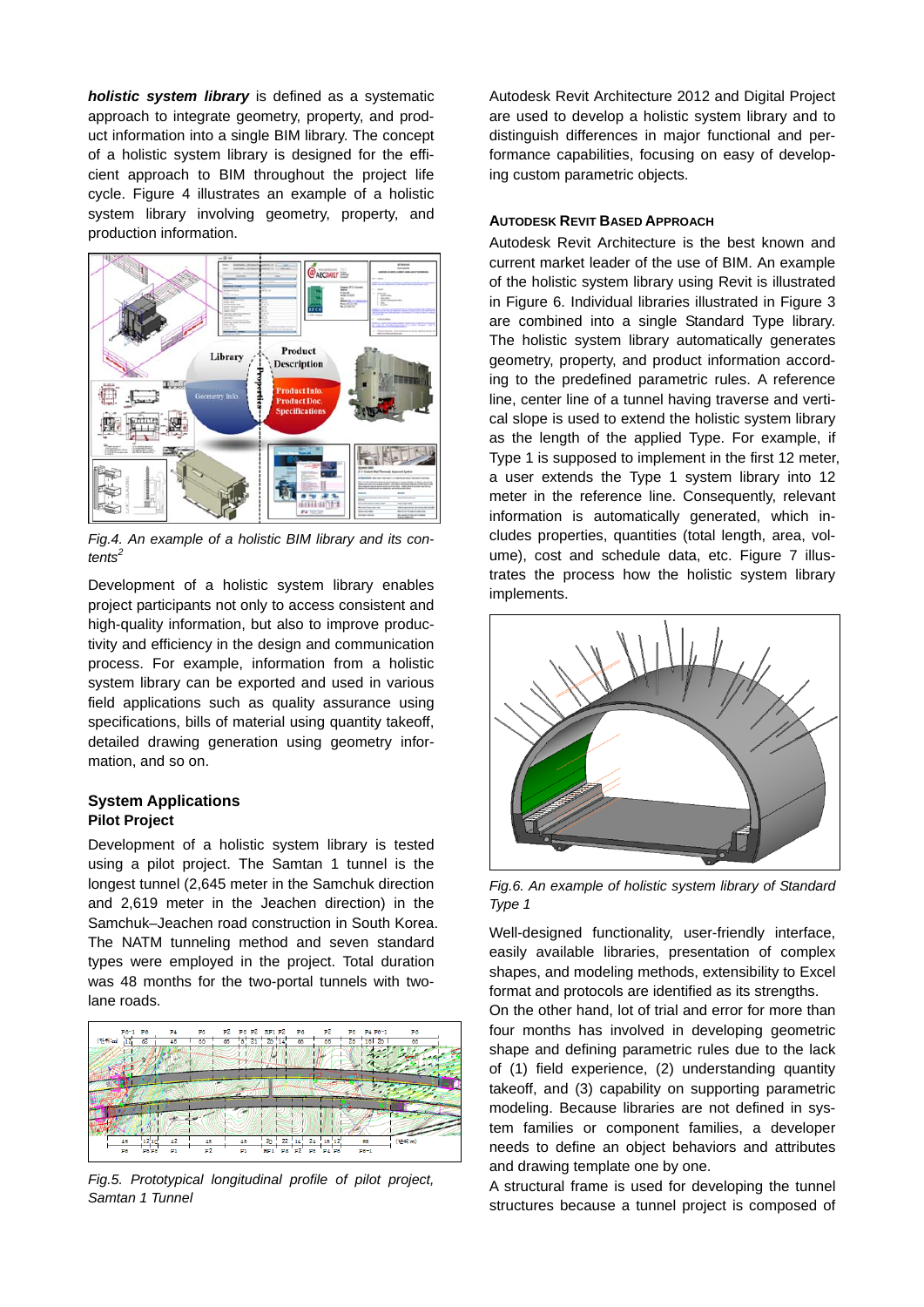repetitive operations and represented by a horizontally long linear structure. Automatic coordination parametric rule between objects built in the structure frame generates predefined tapered sections. The automatic coordination rule causes 0.5% of error in calculating quantity. Due to inflexible rule sets provided by Revit, it has remained as the unsolved limitation hindering the reliability of accurate quantity takeoffs. Limited object sets and relatively large scalability are identified as limitations of Revit based approach to development of a holistic system library.



*Fig.7. Implementation of a holistic system library representing a reference line and information generation according to predefined parametric modeling in Revit*

#### **DIGITAL PROJECT BASED APPROACH**

Digital project is the world's most widely used parametric modeling platform in various industries<sup>3</sup>. It is appropriate for a large project required elaborate custom parametric objects. It support visual basic for application (VBA) scripting and a strong application programing interface (API) which are useful for developing add-on programming and facilitating integration of specification for cost estimating<sup>3</sup>. On the contrary to Revit, a developer arbitrarily defines diverse parametric rules and models any type of surface using points, lines and faces. Developing process of a holistic system library involves generating testing lines and points, defining input elements for the lines, developing object section and volume, defining parametric rules a developer represents, and testing and modifying. Trial and error processes are also required, but Digital Project can reduce considerable time in the processes comparing with Revit. Error can be significantly reduced by the detailed definitions of input elements and by VBA and API tools. Systematic data structure on the holistic system library should be managed to reduce overall scalability. Complex user interface, high initial cost, and limited open library are weaknesses of the software application. Figure 8 illustrates Digital Project based approach to the holistic system library.



*Fig.8. Implementation of a holistic system library using strong parametric modeling ability in Digital Project* 

#### **CONCLUSIONS**

As construction projects become more complicated, increasingly specialized, and large in scale, collaboration between project participants is getting more and more emphasized over last few years. The collaboration tools for participants might vary, but traditional drawings and specifications play an important role. BIM technologies have introduced both new challenges and opportunities in the construction industry. While meaningful BIM can be accomplished by collaborative effort of project teams from the very beginning of construction projects, current BIM environment is immature to fully support diverse demands from various project teams.

Development of BIM library and contents has been regarded as one of the most basic requirement for the wider adoption of BIM. Based on the literature reviews and applications to commercial software, this paper proposes a holistic system library concept in developing BIM library. Many trials and errors and more than four months of development process have been implemented in order to develop the holistic system library appropriate to standard tunneling works. Public users can save considerable time and effort and in addition have rich product information through opening the holistic system library in online. The following benefits can be achieved by the approach of holistic system libraries;

- (1) Reducing interoperability limitations in a single software application and scalability limitations at a high level of detail
- (2) Saving considerable time, effort, and money required for develop a library
- (3) Suggesting qualified and consistent standard data across the construction industry
- (4) Sharing and maintaining information with a highly effective way
- (5) Allowing project teams to facilitate BIM technologies in the various construction areas